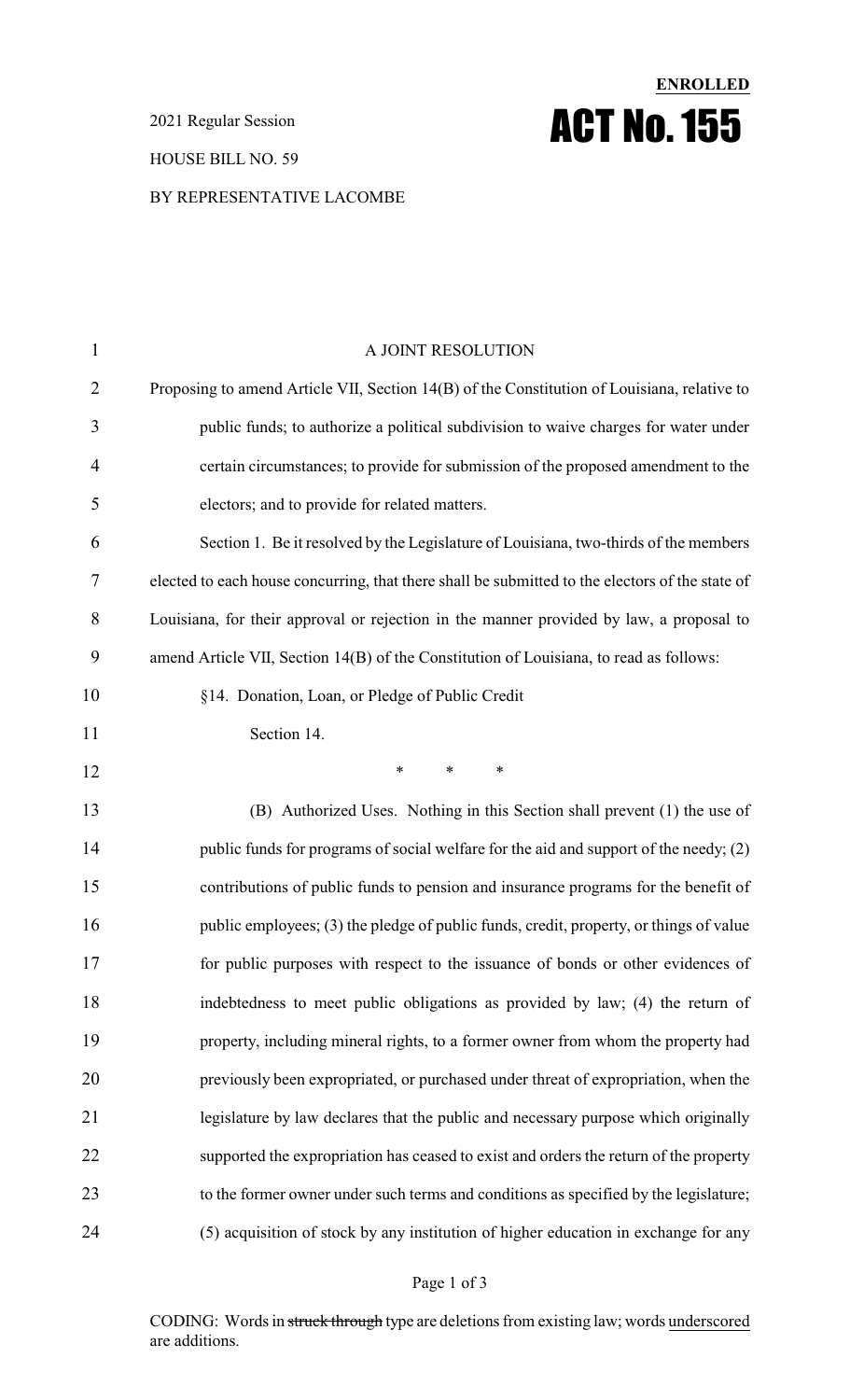intellectual property; (6) the donation of abandoned or blighted housing property by the governing authority of a municipality or a parish to a nonprofit organization 3 which is recognized by the Internal Revenue Service as a  $501(c)(3)$  or  $501(c)(4)$  nonprofit organization and which agrees to renovate and maintain such propertyuntil conveyance of the property by such organization; (7) the deduction of any tax, interest, penalty, or other charges forming the basis of tax liens on blighted property so that they may be subordinated and waived in favor of any purchaser who is not a member of the immediate family of the blighted property owner or which is not any entity in which the owner has a substantial economic interest, but only in connection with a property renovation plan approved by an administrative hearing 11 officer appointed by the parish or municipal government where the property is 12 located; (8) the deduction of past due taxes, interest, and penalties in favor of an owner of a blighted property, but only when the owner sells the property at less than 14 the appraised value to facilitate the blighted property renovation plan approved by the parish or municipal government and only after the renovation is completed such deduction being canceled, null and void, and to no effect in the event ownership of the property in the future reverts back to the owner or any member of his immediate family; (9) the donation by the state of asphalt which has been removed from state roads and highways to the governing authority of the parish or municipality where the asphalt was removed, or if not needed by such governing authority, then to any other parish or municipal governing authority, but only pursuant to a cooperative endeavor agreement between the state and the governing authority receiving the donated property; (10) the investment in stocks of a portion of the Rockefeller Wildlife Refuge Trust and Protection Fund, created under the provisions of R.S. 56:797, and the Russell Sage or Marsh Island Refuge Fund, created under the provisions of R.S. 56:798, such portion not to exceed thirty-five percent of each fund; (11) the investment in stocks of a portion of the state-funded permanently endowed funds of a public or private college or university, not to exceed thirty-five 29 percent of the public funds endowed; (12) the investment in equities of a portion of the Medicaid Trust Fund for the Elderly created under the provisions of R.S. 46:2691

#### Page 2 of 3

CODING: Words in struck through type are deletions from existing law; words underscored are additions.